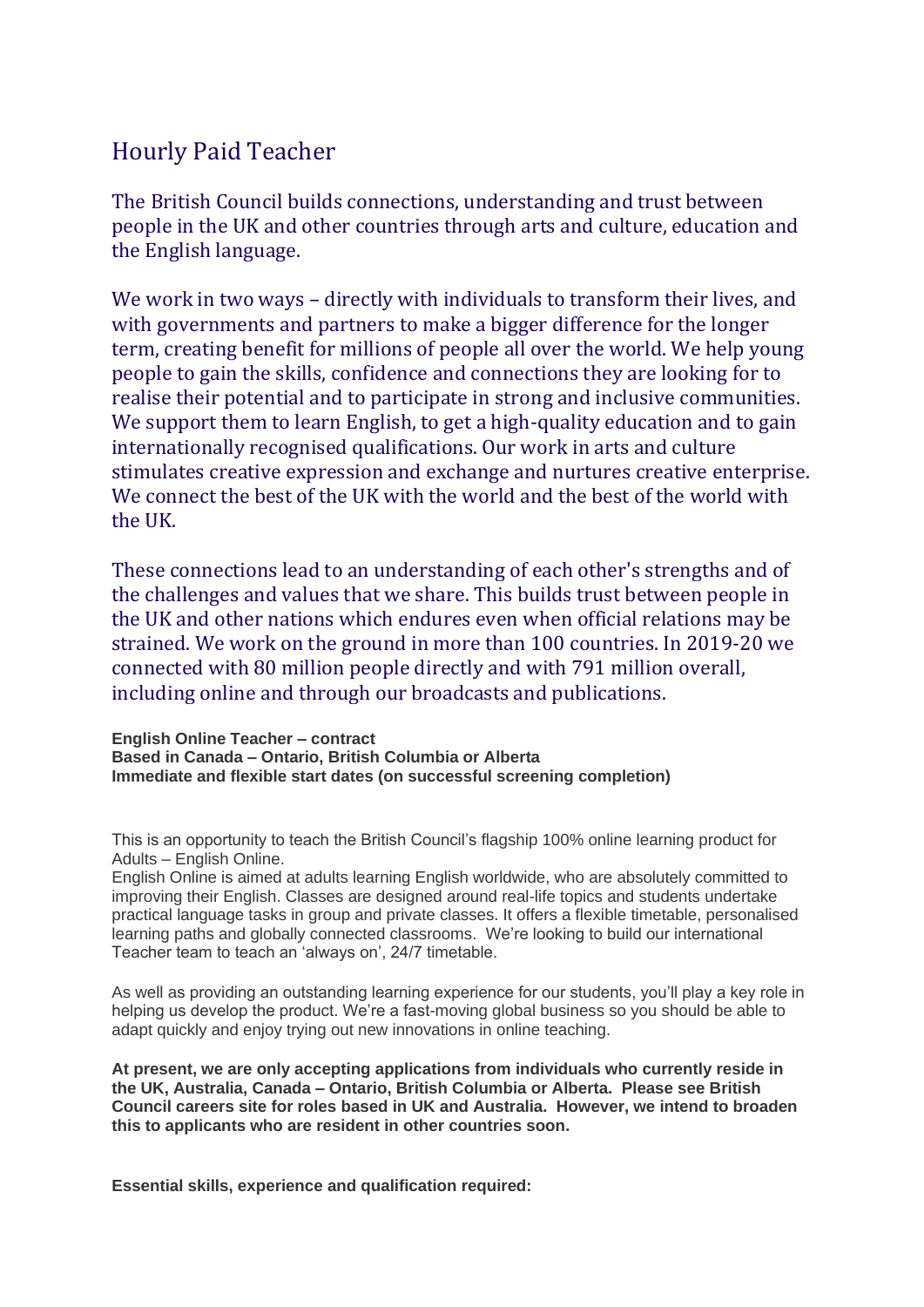- Cambridge CELTA or Trinity cert TESOL
- Full mastery of English equivalent to C2 / IELTS Band 9
- Equivalent to 2 years post-certificate, i.e. CELTA/Trinity cert TESOL or equivalent, teaching experience
- Minimum of 2 years experience in teaching Adults online in either group or private class format
- Experience in teaching General English, Business English and IELTS preparation
- Right to work in Canada Ontario, British Columbia or Alberta

Desirable Requirements: Cambridge DELTA/Trinity DipTESOL Experience teaching multi-lingual groups

All our classes are taught on Zoom so you will need high-speed internet connection, a camera and headset. You will be required to teach from a location that provides a professional classroom experience both in terms of background and connectivity.

#### **What you will receive from us:**

The flexibility to teach at times that work for you. Our timetable runs 24/7 on every day of the year.

World-renowned teacher training to become the best teacher you can be – which is paid! Get paid up to 15 GBP for an hour's teaching

Class materials that are complete and road tested, minimising preparation time Most teachers teach between 10 and 20 hours a week but it's up to you

24-hour support from our teaching and customer support teams

#### **Process:**

- 1. Complete your application by **Sunday 05 September 2021**. The earlier you apply, the earlier you can start teaching if successful.
- 2. Shortlisted candidates will be invited to complete a pre-recorded video interview and will have the opportunity to ask any questions about the role via email.
- 3. If you're successful, we'll let you know by email.
- 4. As soon as you've accepted you can start our online teacher onboarding and preappointment screening
- 5. Once that's done you can join our international teaching team and start teaching.

#### **Please note the following:**

When completing the application form, our recruitment system will ask for country preferences (where you would like to work). As this is a home-based role please select your existing country of residence (Canada).

**Successful applicants will not be employed directly by the British Council. Individuals will be engaged on freelance contracts by our local payroll partner in each country. Introductions to the payroll partners and any subsequent engagement will be managed by Comensura, our outsourced recruitment partner in the UK.**

A connected and trusted UK in a more connected and trusted world.

## **Equality Statement**